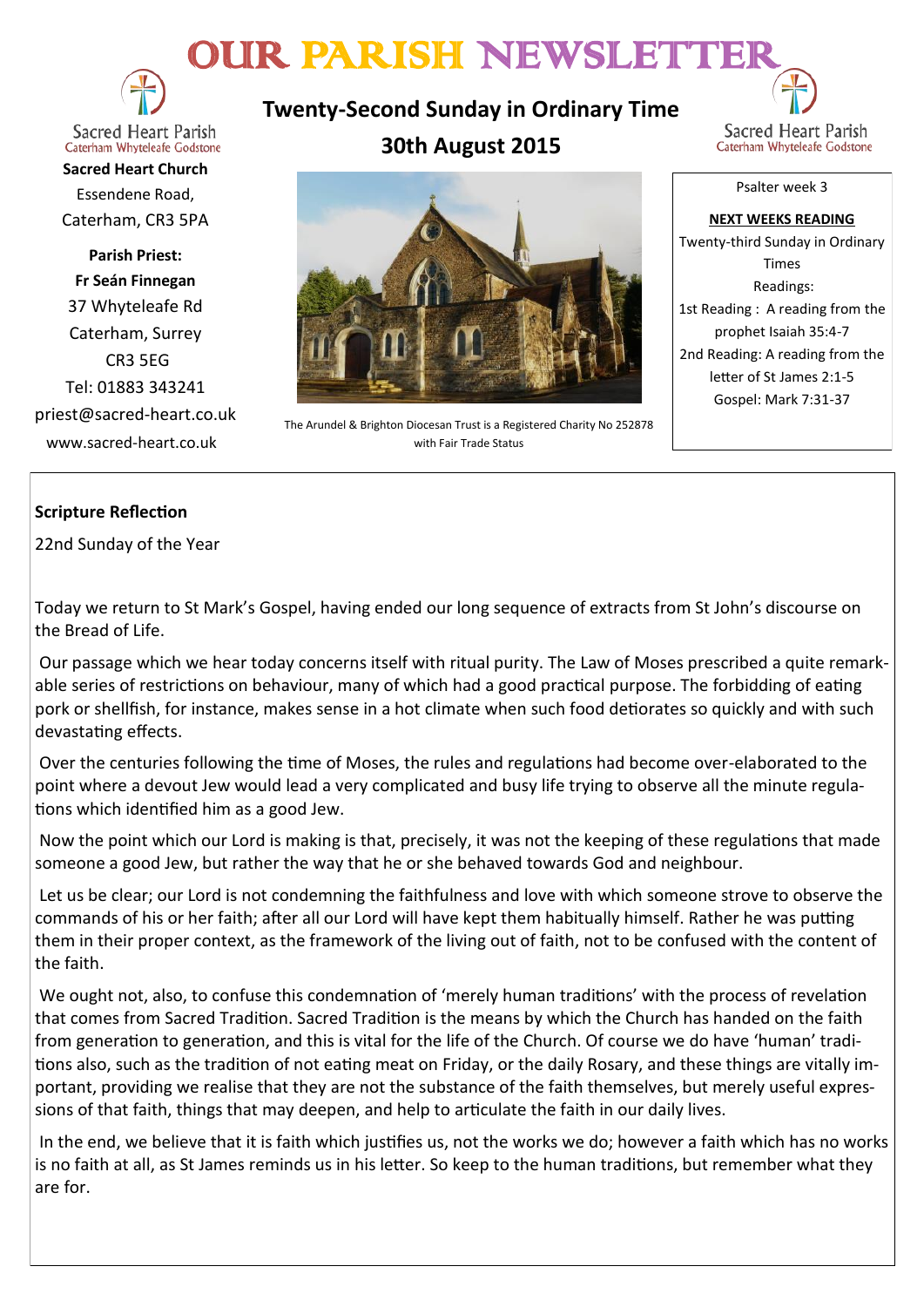

**LUNCH CLUB:** Wednesday September 2nd. in the centenary hall at 1pm. Menu for this month is, Cottage pie and vegetables followed by fruit crumble and custard.

Coffee/tea and a raffle all this for £4. All welcome.

Please remember in your prayers the soul of Bridie Mullen who passed away recently. We pray for Jimmy, their children and grandchildren at this time.

#### **Gift Aid**

For those who are not already members, please consider signing up for Gift Aid. It is an easy way to continue to support the Parish in both charitable activities as well as the general upkeep. For every £1 you donate , the Parish receives an extra 25p. Forms are available in the Porch. Thank you.



Required as soon as possible

The school is currently looking to employ an SEN Administrator to work in the SEN Department to provide high quality support to the Special Educational Needs Coordinator (SENCO) 15 hours per week, term time only. Applicants should have good interpersonal skills, be competent at IT especially in Microsoft Word and Excel and be adaptable. Assistance in the School General Office may also be required.

The salary payable is on the London

Borough of Sutton support staff pay scale 3/4 (£18,045 to £21,552) pro rata. Application form and job description are available by downloading via the website on www.johnfisherschool.org where further information on the school may be found. Completed application forms should be sent with a covering letter to Mrs Rigby by the closing date: midday on Wednesday, 9th September 2015. Interviews will be held Tuesday, 15th September 2015.

The School is committed to safeguarding and promoting the welfare of children and to equality of opportunity. An enhanced DBS will be required

#### **Offertory Collection**

Sincere thanks for your generosity last weekend: Offertory: £837.25 (Gift Aid £290)

Organ and piano



7.30 pm Saturday 12 September **United Reformed Church** 21 Bluehouse Lane, Oxted, RH8 0AA **Admission free** 

wine, refreshments, retiring collection

Ш Ш Ш Ш

#### **Health & Safety**

**III** Please exercise care if using the front steps to exit the **III** Church. Please remember we have an alternative exit with a ramp and hand rails at the side of the Church.

#### **St Elisabeth Convent, Belarus -**

*St Elisabeth Convent is a Russian Orthodox community in Minsk, founded in 1999. Taking up the ministry of their patron saint the sisters of the convent provide spiritual and social help to the sick and the suffering. The convent patronizes 200 orphanage children with psychophysical deficiencies and provides a rehabilitation facility for females for female ex-prisoners, the homeless and the mentally challenged women.* T*he Convent also provides the needy with comprehensive help: accommodation, meals and necessary medicines, arranges medical examinations for them, helps to restore their IDs.*

*To support and develop the above ministries, more than twenty workshops and studios operate within the frameworks of the Sisterhood. These include sewing and embroidery shops, candle workshop, wood-carving, stone and blacksmith workshops and many more. Some of the people working in the workshops are those who lost all hope in realizing their potential due to various illnesses. But the Lord gave a talent to everyone and these people have skilled hands and the desire to work. Together with the sisters these people produce beautiful articles with love and prayer in the convent's workshops.*

The Sister will be coming to Mass on **Saturday 5th Sept** and will be selling their goods afterwards—they are not cheap, but the quality is very good, and the cause is excellent.

If you are able to accommodate the 2 Sisters and driver for one night please contact the Parish Office.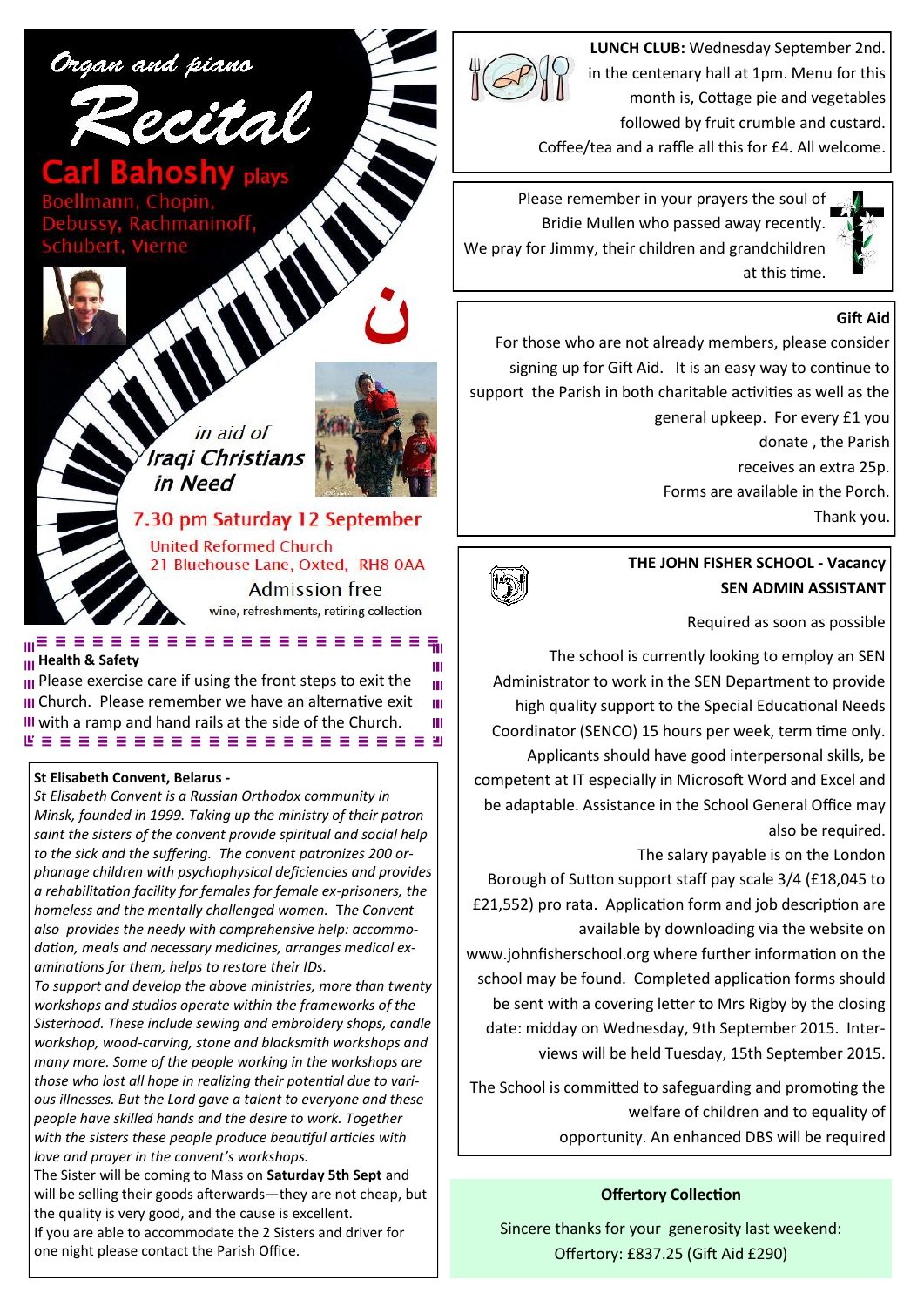# **WHAT'S ON IN THE PARISH THIS WEEK**

| Sun 30th: | NO CHILDREN'S liturgy until September      |  |
|-----------|--------------------------------------------|--|
| Mon:      | Teas & Coffees after Mass (Old Hall)       |  |
| Tues:     | No Toddler Group until 8th Sep'15          |  |
| Wed:      | 1pm Lunch Club                             |  |
| Sat:      | 10am Mass St Elisabeth Convent goods for   |  |
|           | sale                                       |  |
| Sun 6th:  | CHILDREN'S liturgy at 9am & 10:45am Masses |  |
|           | Teas & Coffee after 9am & 10:45am Mass     |  |

chíldren's Líturgy

# **Children's Liturgy starts again next week Sunday 6th September**

**Some reminders about Children's Liturgy (running Term time only)**

## **Liturgy for younger children aged 1 – 4 years of age**

I- Only one adult per family should accompany the children to the liturgy.

- There will be a collection at every session.

I - Your seat in the Church can be reserved by picking up a I sign from the table with the Hosts on.

- Every 2<sup>nd</sup> Sunday of the Month at 10.45am there will be a Youth Mass instead of an Children's Liturgy.

## **Liturgy for the Older Children from Reception age 5 - the end of Year 3**

**-** Children who have made their First Holy

Communion should remain in the Mass. If parents really feel their child will benefit from attending the session **I please mention this to the Liturgist before Mass.** 

I - Please ensure your child does not bring anything other than themselves through to the hall.

 $\frac{1}{4}$  - Every 2<sup>nd</sup> Sunday of the Month at 10.45am there will be a Youth Mass instead of an Older Children's

Liturgy. The children will do the roles of Welcoming.

Offertory, Reading / Bidding prayers and choir at these Masses.

- All children who have made their First Communion can volunteer to become Altar Servers if they wish to or can join I **the Children's Choir.** 

We say a massive thank you to Charlotte Torre who now steps down as the younger liturgy group leader. Charlotte has been a Catechist for over 8 years and has lead her team for the last 3 years. She has done a fantastic job and lead her sessions with great enthusiasm . Charlotte has helped our children

understand the Gospel readings with great fun. Enjoy her last session with us next week.

**We are always looking for volunteers to join the Liturgy teams. If you are interested in helping please contact Nina Morro or Nicky Leaker at nickyleaker@live.co.uk (age 1-4's) or Michele Anderson (age 5-yr3) michele.anderson@btconnect.com**



**Your Prayers are requested for the following persons who are ill or housebound.** 

Pat Knight; Kathleen & John Saunders; Helen Keogh; Daisy Hill; Christopher Browne; Kit Monk; Krista Thompson; Jane Hill; Rosemary Whale; Pam Weaver; Jimmy Mullen; Bernie Horrocks; Margaret Robertson; Heather Tordimah; Jenny Rowen; Elizabeth Daley; Eileen, Mel & Rose Lattimore; Bryan Smith; Rose Knight; Oliver Farrell; Seeta Pillay; Christopher Miles; Pat McCoy; John Dunlop, Elise O'Connor, Malcolm Bowen, John Gilford, Chris Norman, Bridget Crook, Baby Tabitha Harrison, Christine Vernon, Peggy Sisman, Maureen Kelly, Sheila French & Val Williams.

## **Weddings**

Congratulations to, Rossana Rizzo & James Pinckney, Gemma Stritch & James Leason who will be married this week.

## **Second Collections**

Next Sunday there will be a second collection for The Seminary Fund - this collection is eligible for Parish Gift Aid so please use for Parish envelopes.

## **Pilgrimage to Fatima**

From 22nd November to 28th November 2015. Including all

excursions for £629. Early booking is strongly recommended. For further information call Mrs Mozzi on

0208 472 0843 or 07859 027301.

#### **Baptisms**



Alexander Brown will be Baptised next week. Please keep him in your prayers.

Thank you

# **FIRST HOLY COMMUNION 2015 /2016**

Please note that all Catholic children who will

Dear Parents / Carers,



be in Year 3 or above in September 2015 will be eligible to make their First Holy Communion in 2016. We will have registration forms and details of the programme in September. Your children will need to be baptised and your family must be registered with the Parish.

*Have you registered with the Parish yet?* Forms can be downloaded from the website [www.sacred](http://www.sacred-heart.co.uk)-heart.co.uk , (under Our Parish). There are also some hard copies at the back of the church. If you have any questions, please contact **Anne Marie Young** via email on [fhc.sacredheart@gmail.com](mailto:fhc.sacredheart@gmail.com) .